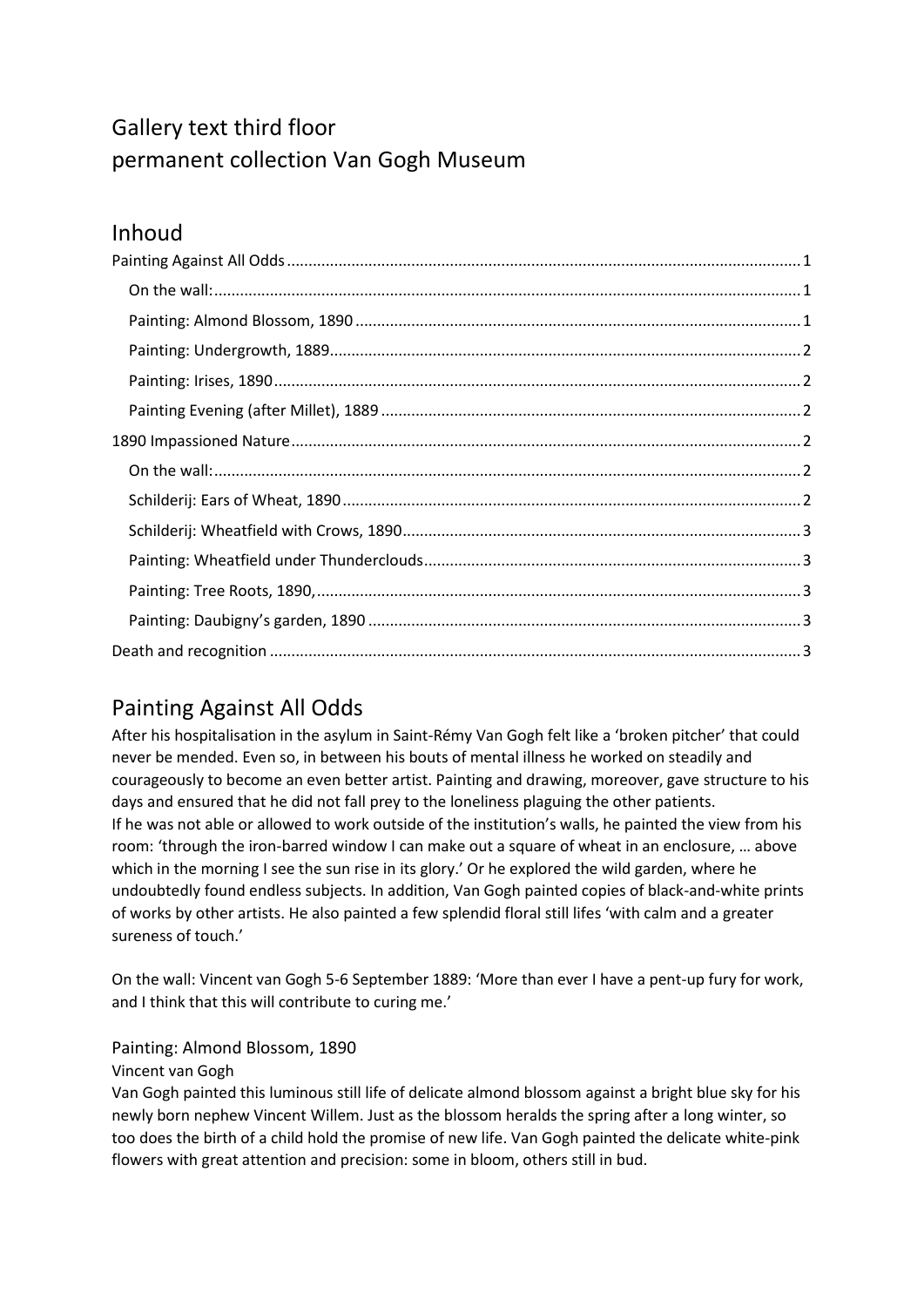#### Painting: Undergrowth, 1889

Vincent van Gogh

Van Gogh made numerous works in the asylum's shaded garden, charting its every nook and cranny. 'It's just a question of putting in some style,' he wrote his brother. He meant that colour, line, and brushstrokes were sufficient to turn a simple subject into a true work of art. In this overgrown patch he radically cropped the composition, translated the ground cover daubs of colour, and contrasted it with the longer strokes of the tree trunks.

#### <span id="page-1-0"></span>Painting: Irises, 1890

#### Vincent van Gogh

While in the asylum Van Gogh painted the same glorious bouquet of irises twice. Both works were in the first place a study in colour. While he attempted to create a soft pastel effect in the other still life, here he was seeking the most intense colour contrast possible. By setting the purple flowers against a yellow background the decorative forms stood out even more vividly. In the meantime, the irises have discoloured from purple to blue, yet the beauty of this still life remains unsurpassed.

## <span id="page-1-1"></span>Painting: Evening (after Millet), 1889

#### Vincent van Gogh

In Saint-Rémy Van Gogh practised painting figures. He used prints of paintings by his favourite artists as models. Although he painstakingly recorded the compositions, he did not consider this copying. He saw it more as 'translating' from black-and-white to colour, just as a musician can freely interpret the work of another composer. Van Gogh thus succeeded in suffusing these works with an entirely individual character and sensibility.

## <span id="page-1-2"></span>1890 Impassioned Nature

Van Gogh spent the final months of his life in rural Auvers-sur-Oise, near Paris. He had always been a prolific artist, but here he painted as never before: he turned out approximately seventy-five paintings in just seventy days. Van Gogh portrayed primarily nature in all of its manifestations: gardens full of flowers, a close-up of waving wheat, and panoramic landscapes filled with emotion. Van Gogh was familiar with the region from the paintings of Charles-François Daubigny. He admired the mood and the personal sensibility that this French painter managed to instil in his landscapes. Van Gogh, too, tried to convey in his work the emotions that he experienced watching the sun rise, or looking at a blade of grass, or a ploughed field, to shine through in his work. For him nature was sacred, a sanctuary from which to draw solace, or regain strength. That Van Gogh can still communicate these grand emotions to us in part explains his great artistic success.

<span id="page-1-3"></span>On the wall: Vincent van Gogh c. 10-14 July 1890: 'I'm wholly absorbed in the vast expanse of wheatfields against the hills, large as a sea.

#### <span id="page-1-4"></span>Painting: Ears of Wheat, 1890

#### Vincent van Gogh

For this painting Van Gogh must have stood in the middle of a wheatfield and carefully recorded a small section of it on his canvas. He created a decorative pattern from the tall ears of wheat with their undulating leaves and heavy stalks. To relieve the monotony of the green swaying sea of wheat he painted a cornflower at the upper left and a 'pink bindweed at the bottom wound around a stem' at the lower right.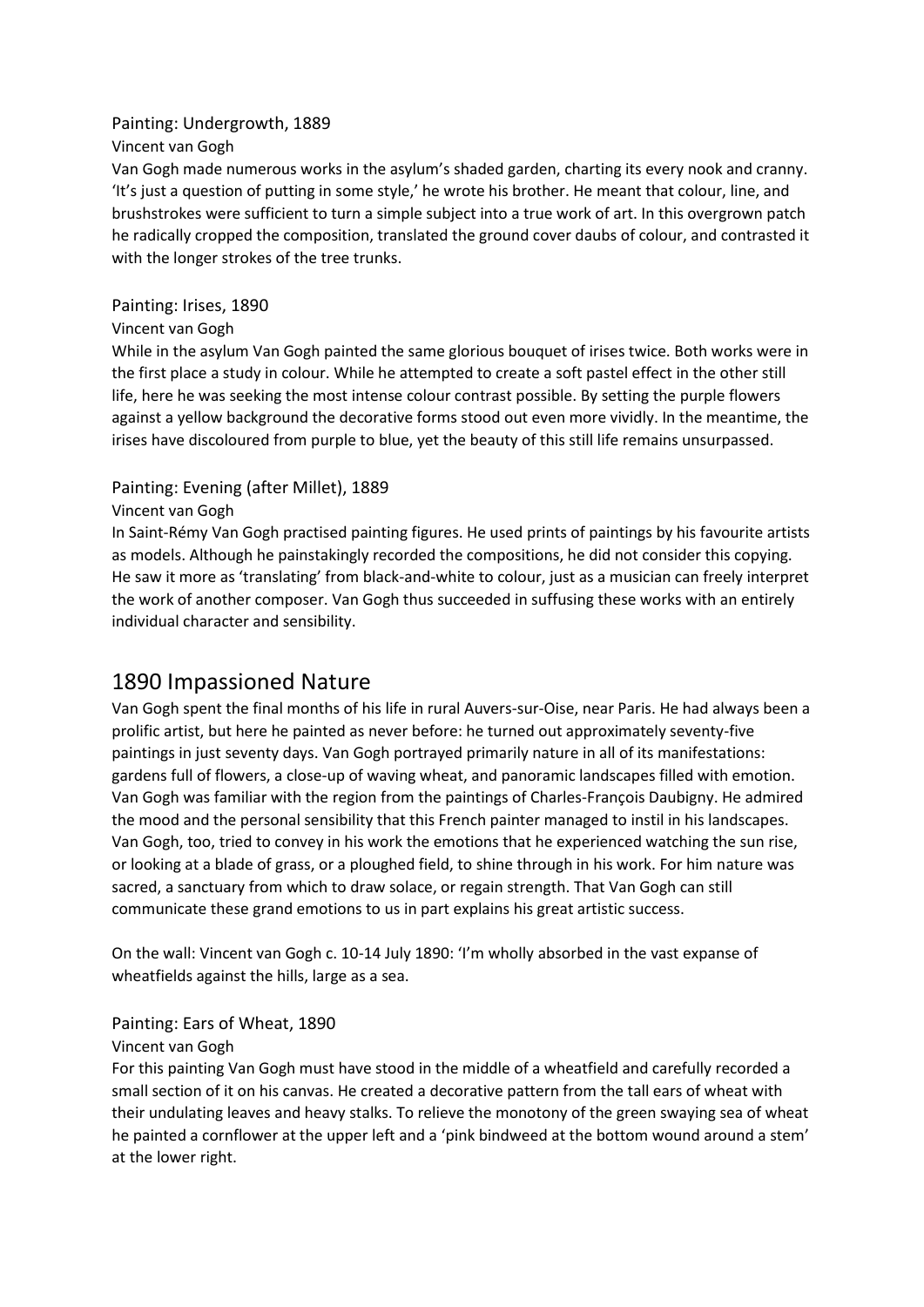#### <span id="page-2-0"></span>Painting: Wheatfield with Crows, 1890

Vincent van Gogh

A wheatfield with a path vanishing on the horizon, a thunderous sky, and crows flying up. It is hardly surprising that this monumental landscape continues to be seen as foreboding Gogh's tragic suicide, and therefore as his last work. The fact is, however, that after this painting he made various considerably more cheerful works: it seems that in some cases myth is simply stronger than reality.

## <span id="page-2-1"></span>Painting: Wheatfield under Thunderclouds, 1890

#### Vincent van Gogh

In the final weeks of his life Van Gogh painted several impressive pictures of the wheatfields around Auvers, including this expansive field beneath a dark sky. He was worried about his financial situation and his calling as an artist; so much so, in fact, that the brush almost fell from his hand while he was working, he wrote. In this ambitious work he thus also attempted to express 'sadness, and extreme loneliness.' Quite notably, the powerful emotions that Van Gogh experienced in nature had a salutary effect on his own unsteady state of mind. He described the effect of these landscapes on his constitution as 'healthy' and 'invigorating.'

#### <span id="page-2-2"></span>Painting: Tree Roots, 1890

#### Vincent van Gogh

A persistent myth has arisen that the more dramatic *Wheatfield with Crows* is Van Gogh's last work. However, *Tree Roots* is the more likely candidate, for he was unable to complete the painting, as is clear to see at the lower left. The virtually unrecognizable forms, powerful lines, and vivid colours have been forwarded to demonstrate that Van Gogh was an important forerunner of abstract art.

## <span id="page-2-3"></span>Painting: Daubigny's garden, 1890

#### Vincent van Gogh

Upon arriving in Auvers, Van Gogh visited the house of the artist Charles-François Daubigny, whose widow was still living there. Van Gogh admired Daubigny's work and was eager to see the place where the artist had lived. Van Gogh did not have a canvas at hand, and so made this first study of the garden on a tea towel. He later made two more detailed paintings of this place, which he so cherished.

## <span id="page-2-4"></span>Death and recognition

On 27 July 1890, Van Gogh shot himself in the chest with a pistol in a field near Auvers. Although Van Gogh no longer had great ambitions because of his illness, he did show a tremendous appetite for work. Nevertheless, he was mentally unbalanced. Signs of this are found in his letters. For example, his brother Theo planned to go into business for himself, and uncertainty about his financial situation and his future left Vincent in low spirits: 'my life, too, is attacked at the very root, my step also is faltering'.

Van Gogh died two days later, with Theo at his side. His coffin was covered with yellow flowers and surrounded by his last paintings. A number of his artist friends came to the funeral. One of them, Émile Bernard, wrote to his friend, the art critic Albert Aurier, 'We climbed the hill outside Auvers talking about him, about the daring impulse he had given to art.' Not long before, Aurier had written an article in praise of Van Gogh, calling him a 'great and desperate genius'. This was the first official recognition of Van Gogh's talent.